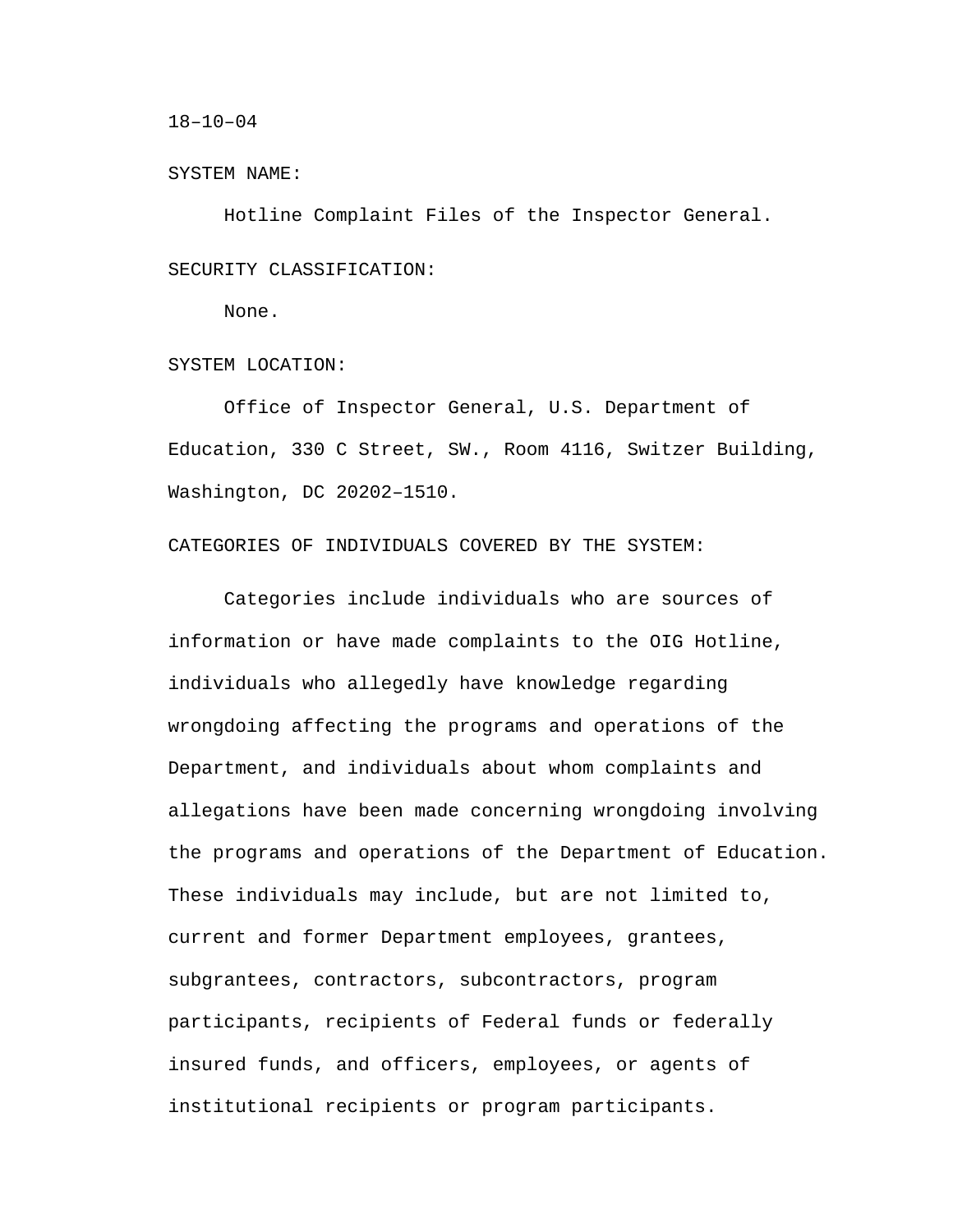CATEGORIES OF RECORDS IN THE SYSTEM:

Records in this system contain information obtained from complainants who report allegations of wrongdoing relating to Department of Education programs and operations. Specific data may include name and address (if available) of the complainant, the date the complaint was received, the affected program area, the nature and subject of the complaint, and any additional contacts and specific comments provided by the complainant. In addition, information on the OIG disposition of the complaint is included in the system.

# AUTHORITY FOR MAINTENANCE OF THE SYSTEM:

Inspector General Act of 1978, as amended (IG Act), 5 U.S.C. app. 3.

# PURPOSES:

Pursuant to the Inspector General Act, this system is maintained for purposes of: (1) Maintaining a record of complaints and allegations received concerning Department of Education programs and operations and a record concerning the disposition of those complaints and allegations; and (2) reporting on American Recovery and Reinvestment Act of 2009 related complaints and allegations to the Recovery Accountability and Transparency Board.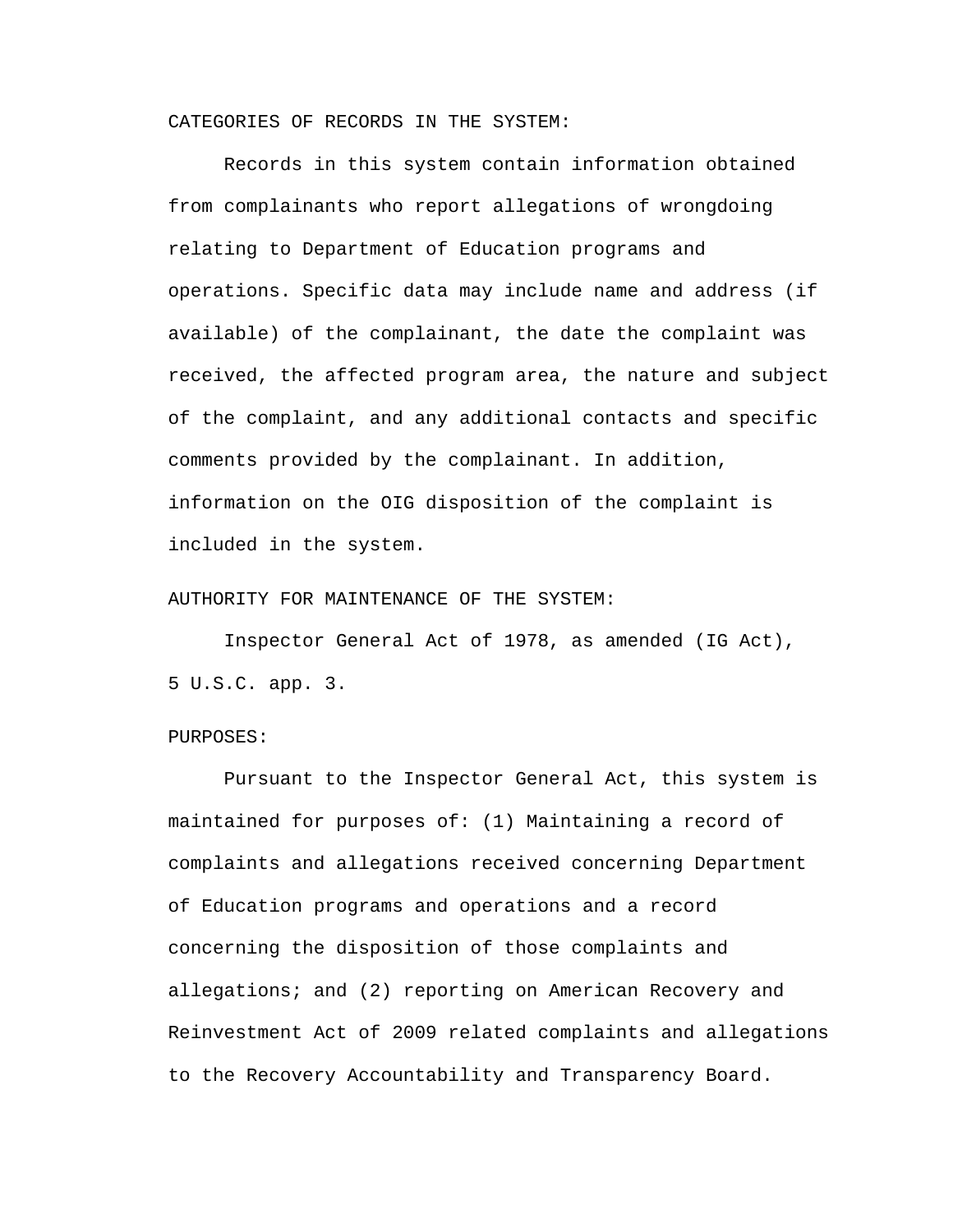ROUTINE USES OF RECORDS MAINTAINED IN THE SYSTEM, INCLUDING CATEGORIES OF USERS AND THE PURPOSES OF SUCH USES:

The Department of Education (the Department) may disclose information contained in a record in this system of records under the routine uses listed in this system of records without the consent of the individual if the disclosure is compatible with the purposes for which the record was collected. These disclosures may be made on a case-by-case basis or, if the Department has complied with the computer matching requirements of the Privacy Act, under a computer matching agreement.

(1) *Disclosure for Use by Other Law Enforcement Agencies.* In the event that any records from this system of records, either by themselves or in combination with any other information, indicate a violation or potential violation of criminal or civil law or regulation, the Department may disclose information from this system of records as a routine use to any Federal, State, local, or foreign agency or other public authority responsible for enforcing, investigating, or prosecuting violations of administrative, civil, or criminal law or regulation if that information is relevant to any enforcement, regulatory, investigative, or prosecutive responsibility of the receiving entity.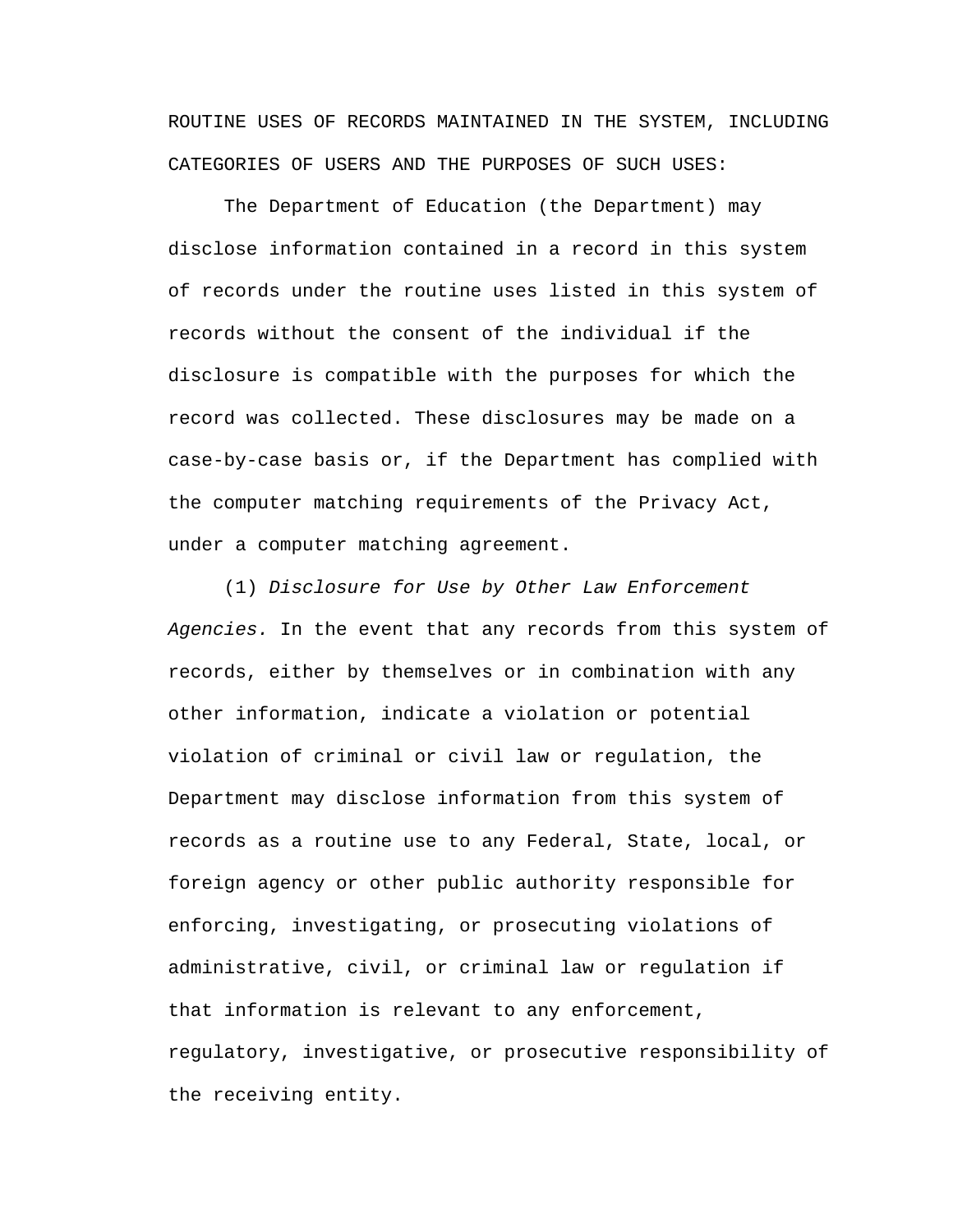(2) *Litigation Disclosure*.

(a) *Introduction.* In the event that one of the following parties is involved in litigation, or has an interest in litigation, the Department may disclose certain records to the parties described in paragraphs (2), (3), and (4) of this routine use under the conditions specified in those paragraphs:

(i) The Department, or any component of the Department; or

(ii) Any Department employee in his or her official capacity; or

(iii) Any employee of the Department in his or her individual capacity if the Department of Justice has agreed to provide or arrange for representation for the employee; or

(iv) Any employee of the Department in his or her individual capacity if the agency has agreed to represent the employee; or

(v) The United States if the Department determines that the litigation is likely to affect the Department or any of its components.

(b) *Disclosure to the Department of Justice.* If the Department determines that disclosure of certain records to the Department of Justice or attorneys engaged by the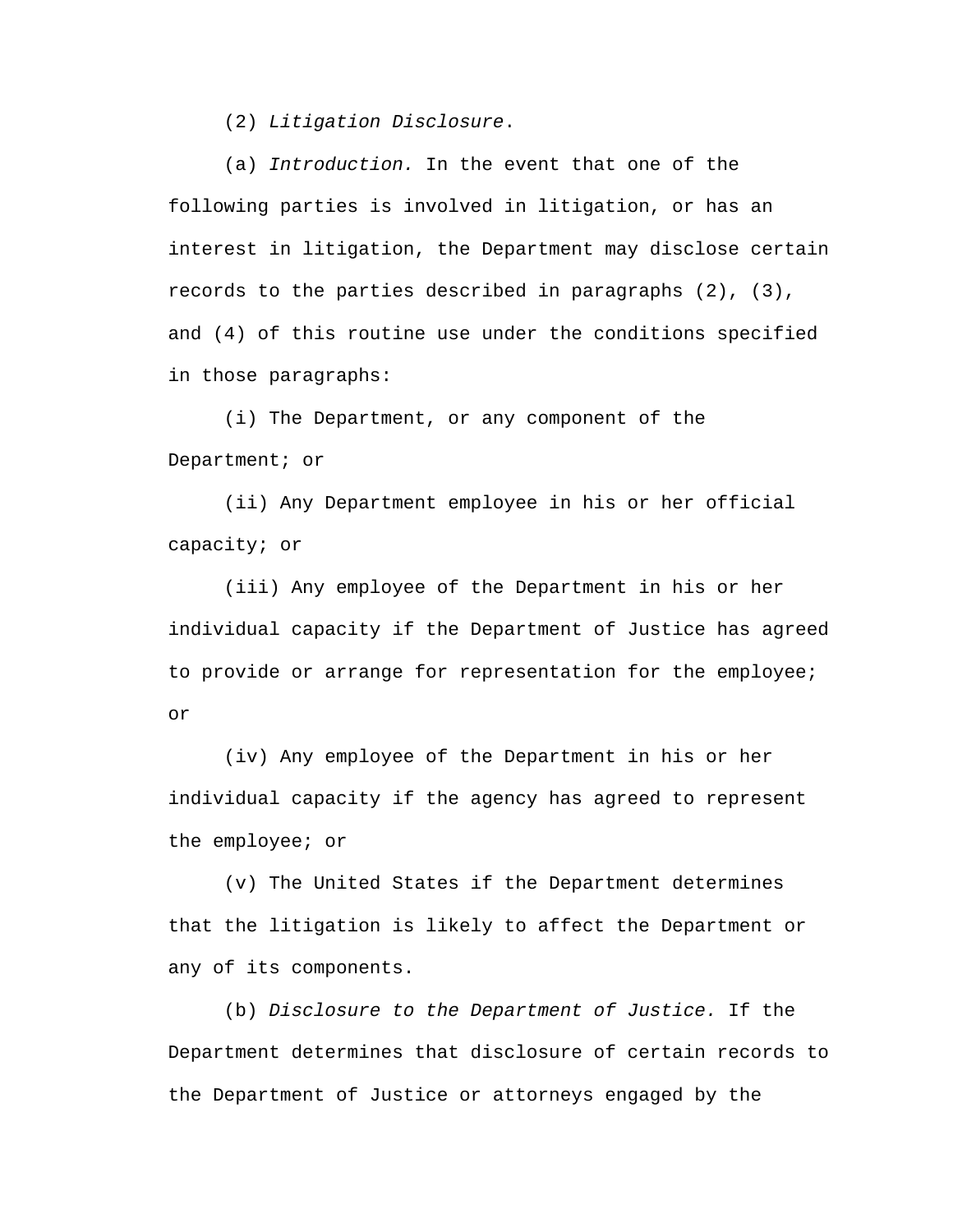Department of Justice is relevant and necessary to litigation, the Department may disclose those records as a routine use to the Department of Justice.

(c) *Administrative Disclosures.* If the Department determines that disclosure of certain records to an adjudicative body before which the Department is authorized to appear or to an individual or an entity designated by the Department or otherwise empowered to resolve disputes is relevant and necessary to the administrative litigation, the Department may disclose those records as a routine use to the adjudicative body, individual, or entity.

(d) *Opposing Counsels, Representatives, and Witnesses.*  If the Department determines that disclosure of certain records to an opposing counsel, representative, or witness in an administrative proceeding is relevant and necessary to the litigation, the Department may disclose those records as a routine use to the counsel, representative, or witness.

(3) *Disclosure to Public and Private Entities to Obtain Information Relevant to the Department's OIG Functions and Duties.* The Department may disclose information from this system of records as a routine use to public or private sources to the extent necessary to obtain information from those sources relevant to a Department of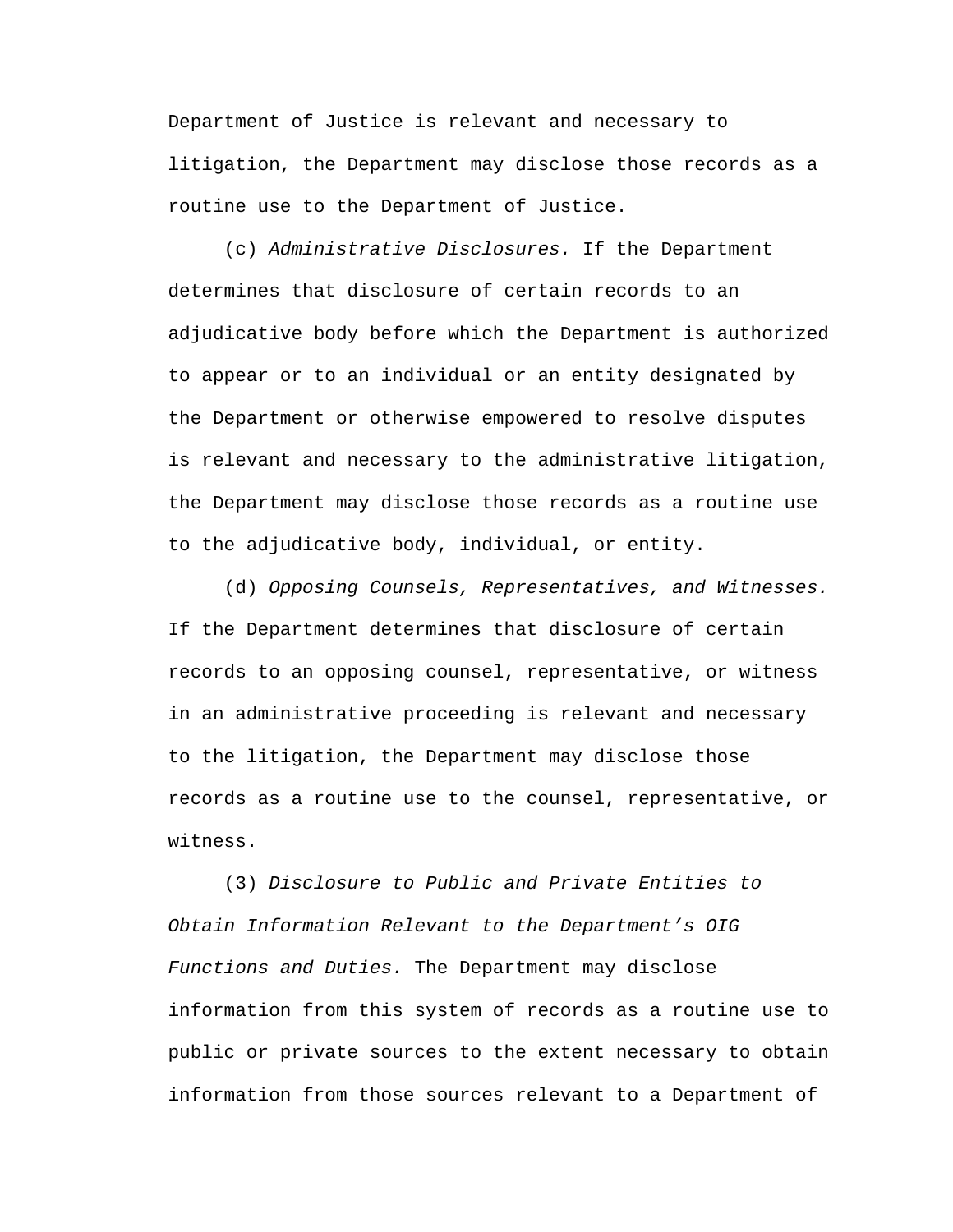Education/OIG investigation, audit, inspection, or other inquiry.

(4) *Disclosure to Public and Private Sources in Connection with the Higher Education Act of 1965, as amended (HEA).* The Department may disclose information from this system of records as a routine use to facilitate compliance with program requirements to any accrediting agency that is or was recognized by the Secretary of Education pursuant to the HEA; to any educational institution or school that is or was a party to any agreement with the Secretary of Education pursuant to the HEA; to any guaranty agency that is or was a party to an agreement with the Secretary of Education pursuant to the HEA; or to any agency that is or was charged with licensing or legally authorizing the operation of any educational institution or school that was eligible, is currently eligible, or may become eligible to participate in any program of Federal student assistance authorized by the HEA.

(5) *Disclosure to the Department of Justice.* The Department may disclose information from this system of records as a routine use to the Department of Justice to the extent necessary for obtaining its advice on any matter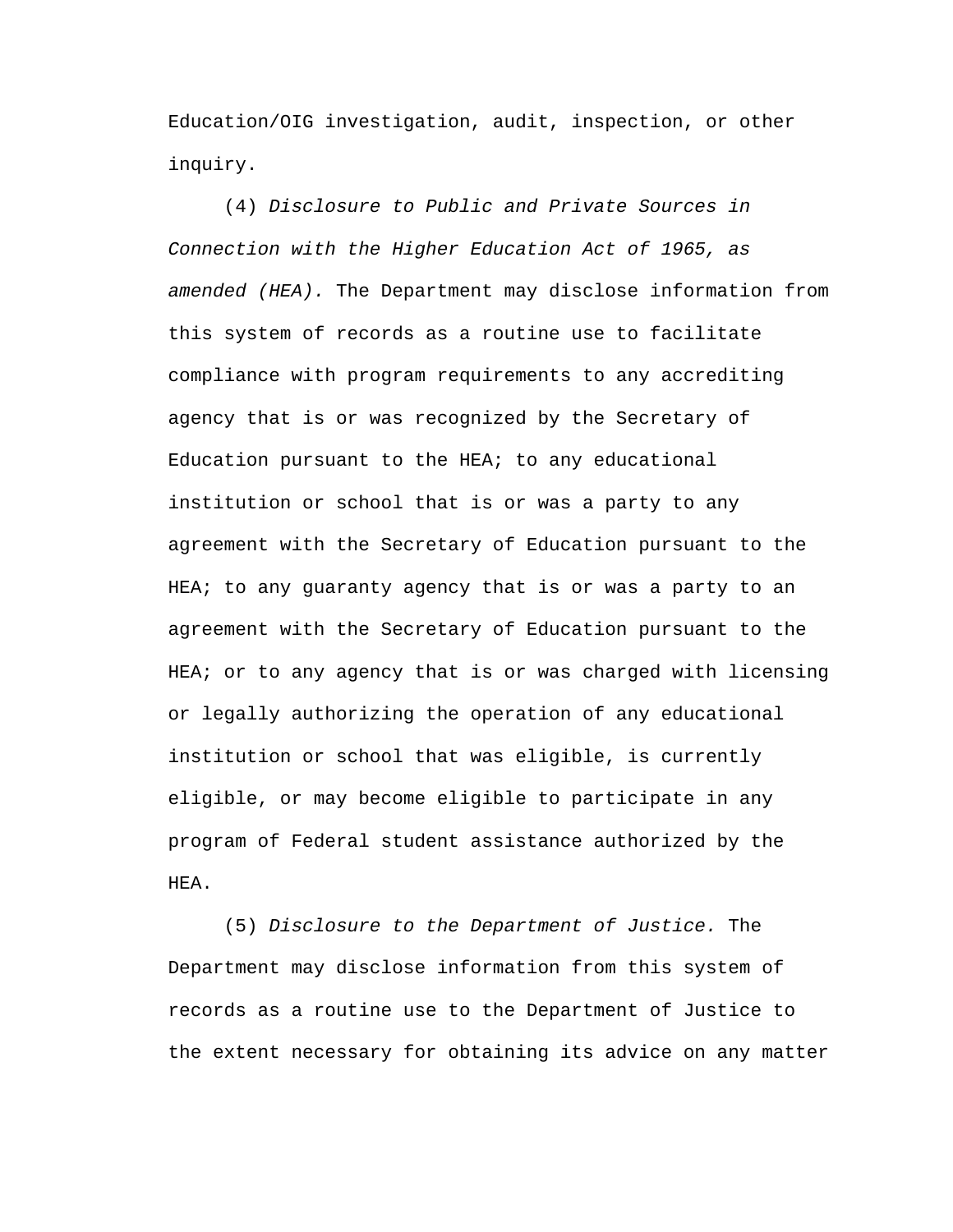relevant to an OIG investigation, audit, inspection, or other inquiry related to the responsibilities of the OIG.

(6) *Congressional Disclosure.* The Department may disclose records to a member of Congress from the record of an individual in response to an inquiry from the member made at the written request of that individual. The member's right to the information is no greater than the right of the individual who requested it.

(7) *Disclosure to the Recovery Accountability and Transparency Board (RATB)*. The Department may disclose records as a routine use to the RATB for purposes of coordinating and conducting oversight of American Recovery and Reinvestment Act of 2009 funds to prevent fraud, waste, and abuse.

(8) *Disclosure in the Course of Responding to Breach of Data*. The Department may disclose records from this system to appropriate agencies, entities, and persons when (a) The Department suspects or has confirmed that the security or confidentiality of information in the system of records has been compromised; (b) the Department has determined that as a result of the suspected or confirmed compromise there is a risk of harm to economic or property interests, identity theft or fraud, or harm to the security or integrity of this system or other systems or programs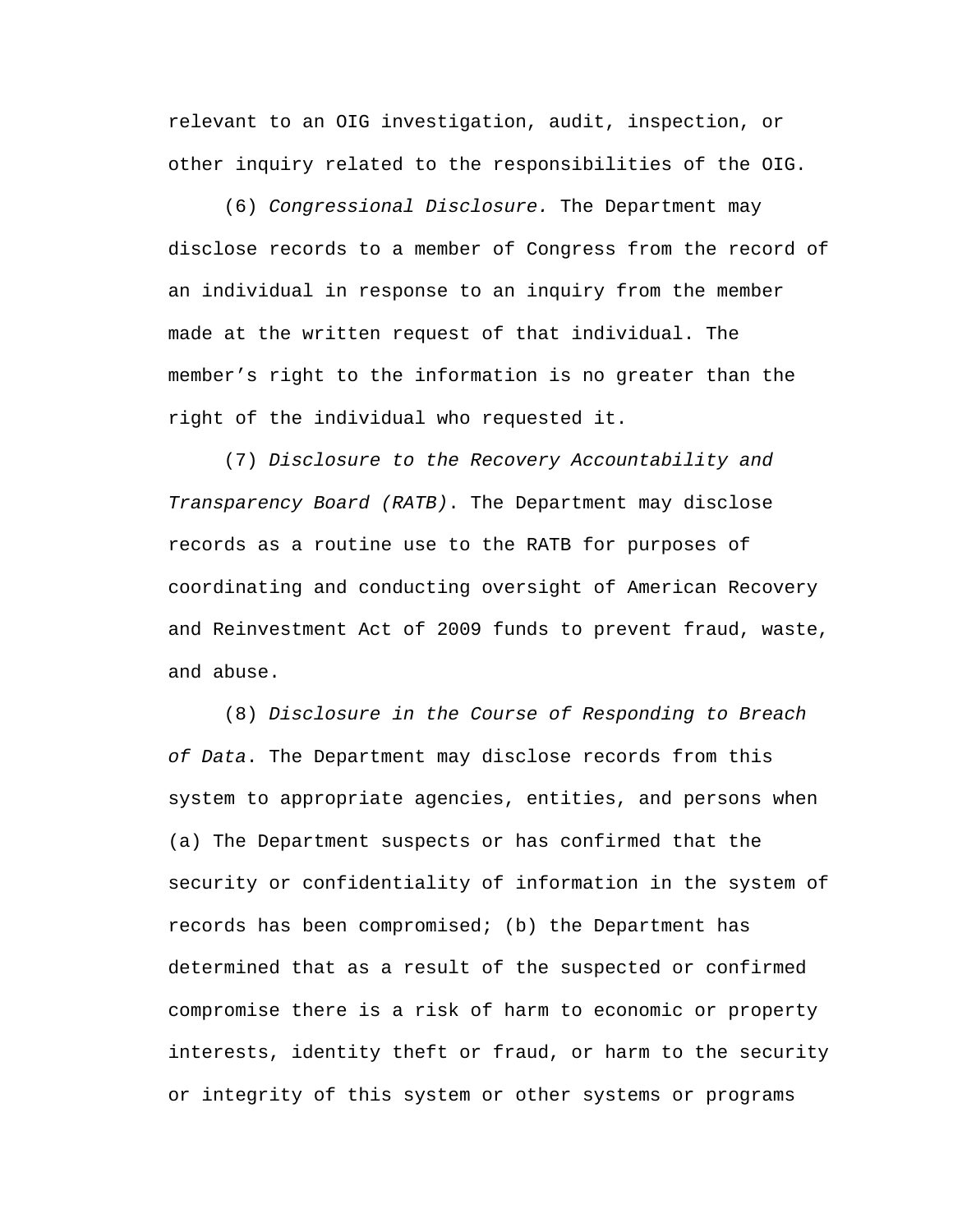(whether maintained by the Department or another agency or entity) that rely upon the compromised information; and  $(c)$ the disclosure made to such agencies, entities, and persons is reasonably necessary to assist in connection with the Department's efforts to respond to the suspected or confirmed compromise and prevent, minimize, or remedy such harm.

DISCLOSURE TO CONSUMER REPORTING AGENCIES:

None.

POLICIES AND PRACTICES FOR STORING, RETRIEVING, ACCESSING, RETAINING, AND DISPOSING OF RECORDS IN THE SYSTEM:

### STORAGE:

The records are maintained in complaint files, computer mainframe files, and computer-printed listings.

# RETRIEVABILITY:

Hard copy records are organized by and retrievable by the assigned Hotline number. The computer files are indexed and retrievable by Hotline number, name of complainant, and the name of the subject or subjects.

### SAFEGUARDS: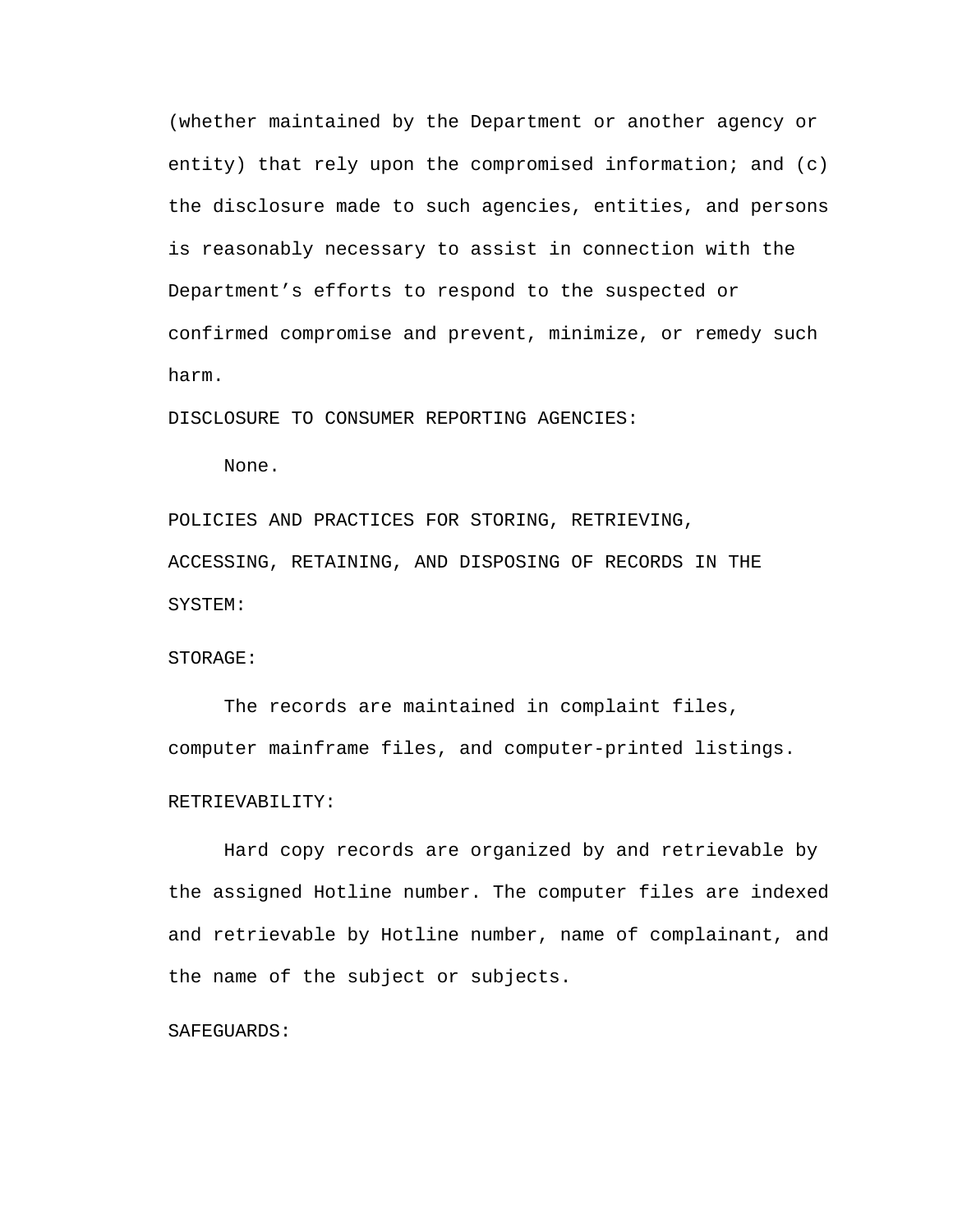Records are maintained in locked file cabinets or in metal file cabinets in secured rooms or premises to which access is limited to those persons whose official duties require access. Computer terminals are secured in controlled areas that are locked when unoccupied. Access to automated records is limited to authorized personnel who must use a password system to gain access.

# RETENTION AND DISPOSAL:

Hotline records not resulting in investigations are destroyed when five years old, in accordance with the Department's Records Disposition Schedules (ED/RDS, part 16). Investigative case files are destroyed 10 years after close-out in accordance with the Department's Records Disposition Schedules (ED/RDS, Part 16).

#### SYSTEM MANAGER AND ADDRESS:

Assistant Inspector General for Investigations, Office of Inspector General, U.S. Department of Education, 400 Maryland Avenue, SW., room 8093, PCP building, Washington, DC 20202– 1510.

### NOTIFICATION PROCEDURE:

See Systems Exempted. As provided in 34 CFR 5b.11(f), the notification procedures are not applicable to Hotline files except at the discretion of the Inspector General.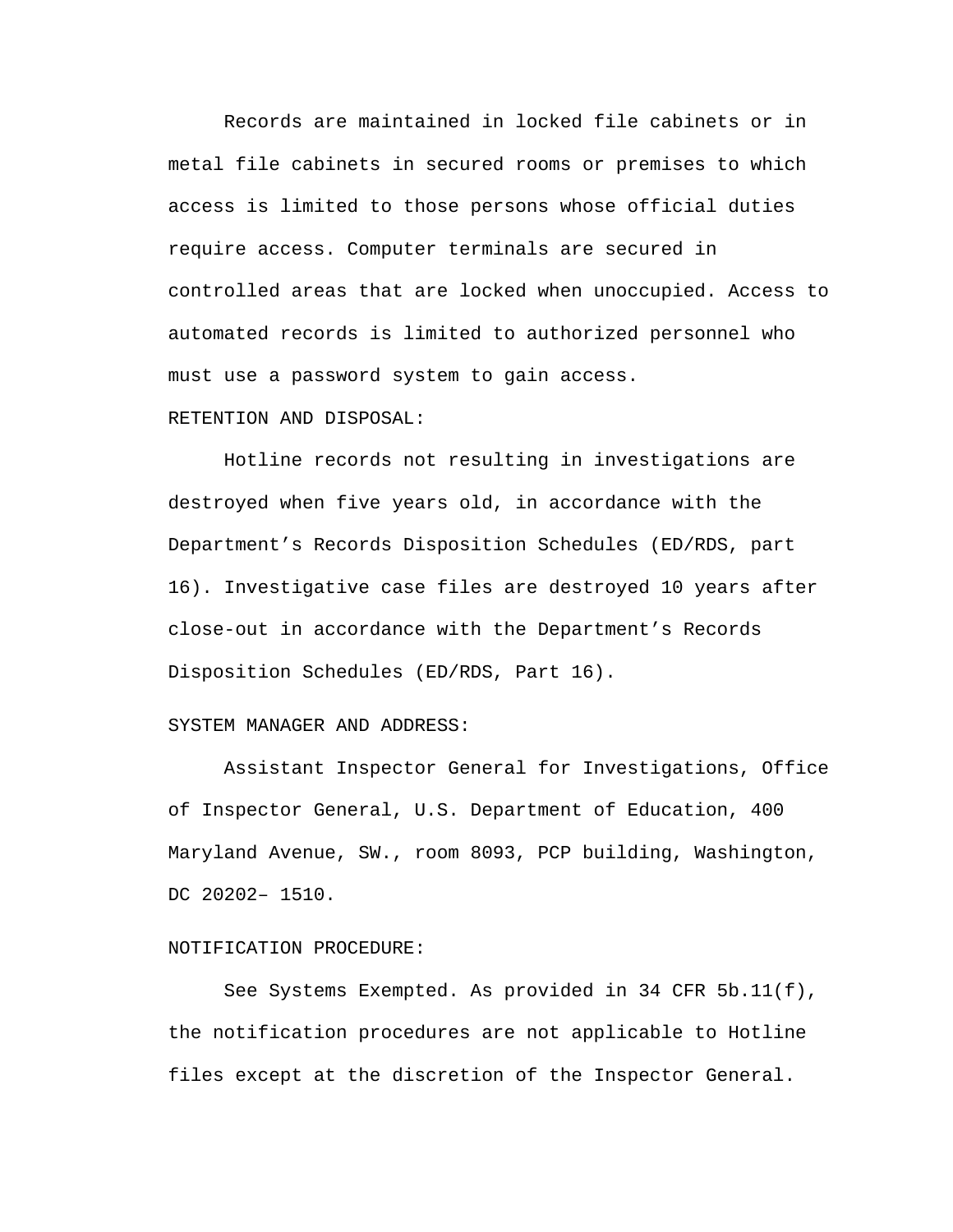The notification procedures are applicable to noncriminal files only under the conditions in 34 CFR  $5b.11(f)(2)$ . To the extent these procedures apply to the Department of Education Hotline Complaint Files, they are governed by 34 CFR 5b.5.

#### RECORD ACCESS PROCEDURES:

See Notification Procedure.

### CONTESTING RECORD PROCEDURES:

Not applicable. See Systems Exempted.

# RECORD SOURCE CATEGORIES:

Complainants who include, but are not limited to, current and former employees of the Department, employees of other Federal agencies, employees of State and local agencies, private individuals, and officers and employees of non-governmental organizations that are involved with Department programs, contracts, or funds or have knowledge about Department programs, contracts, or funds.

SYSTEMS EXEMPTED FROM CERTAIN PROVISIONS OF THE ACT:

The Secretary has by regulations exempted the Hotline Complaint Files of the Inspector General from the following provisions of the Privacy Act:

(1) Pursuant to 5 U.S.C. 552a(j)(2):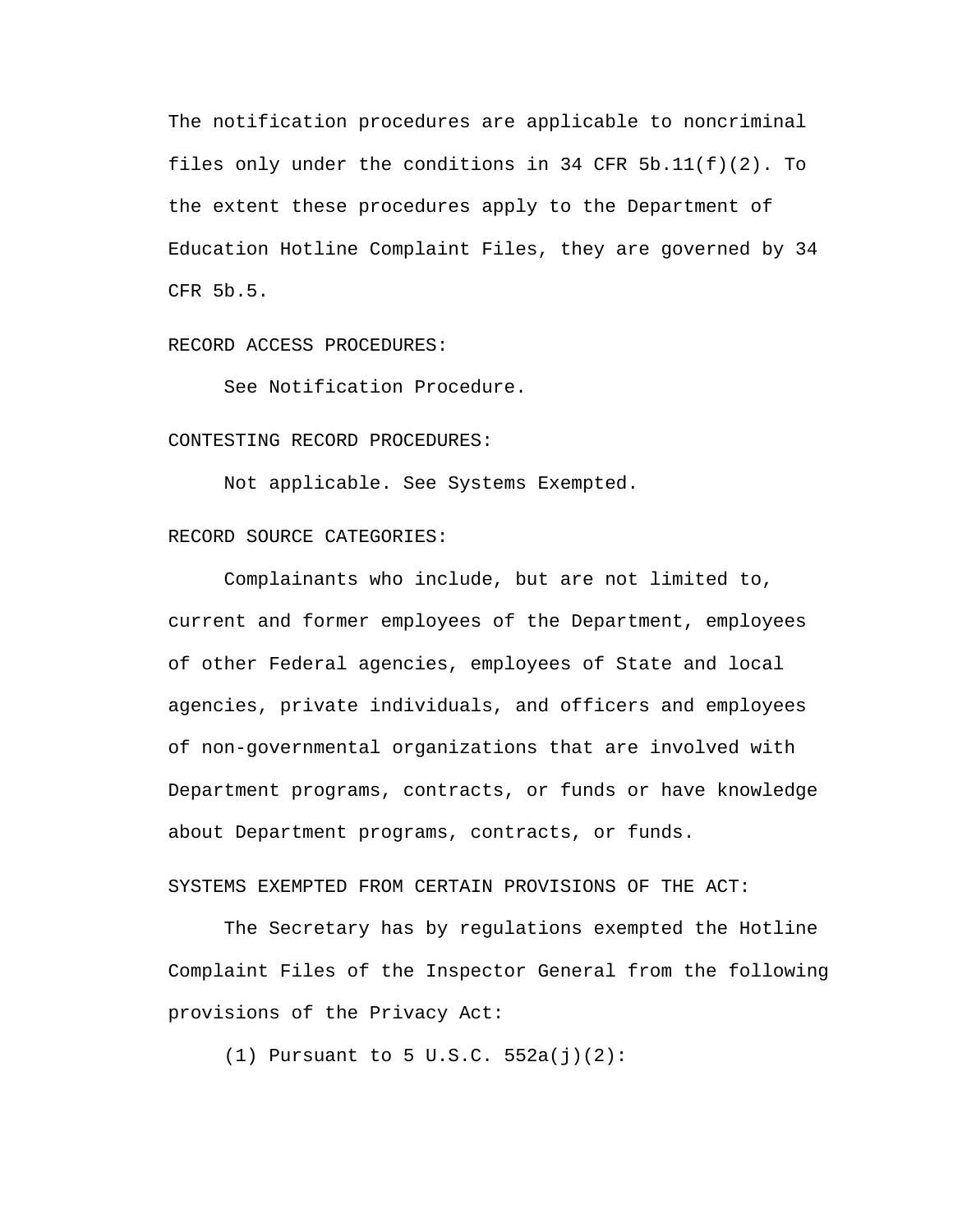(a) 5 U.S.C.  $552a(c)(3)$ , regarding access to an accounting of disclosures of a record.

(b) 5 U.S.C.  $552a(c)(4)$ , regarding notification to outside parties and agencies of correction or notation of dispute made in accordance with 5 U.S.C. 552a(d).

 $(c)$  5 U.S.C. 552a(d)(1) through (4) and (f), regarding notification or access to records and correction or amendment of records.

(d) 5 U.S.C. 552a(e)(1), regarding maintaining only relevant and necessary information.

(e) 5 U.S.C. 552a(e)(2), regarding collection of information from the subject individual.

(f) 5 U.S.C. 552a(e)(3), regarding notice to individuals asked to provide a record to the Department.

(g) 5 U.S.C. 552a(e)(4)(G), (H), and (I), regarding inclusion of information in the system notice about procedures for notification, access, correction, and source of records.

(h) 5 U.S.C. 552a(e)(5), regarding maintaining records with requisite accuracy, relevance, timeliness, and completeness.

(i) 5 U.S.C. 552a(e)(8), regarding service of notice on subject individual if a record is made available under